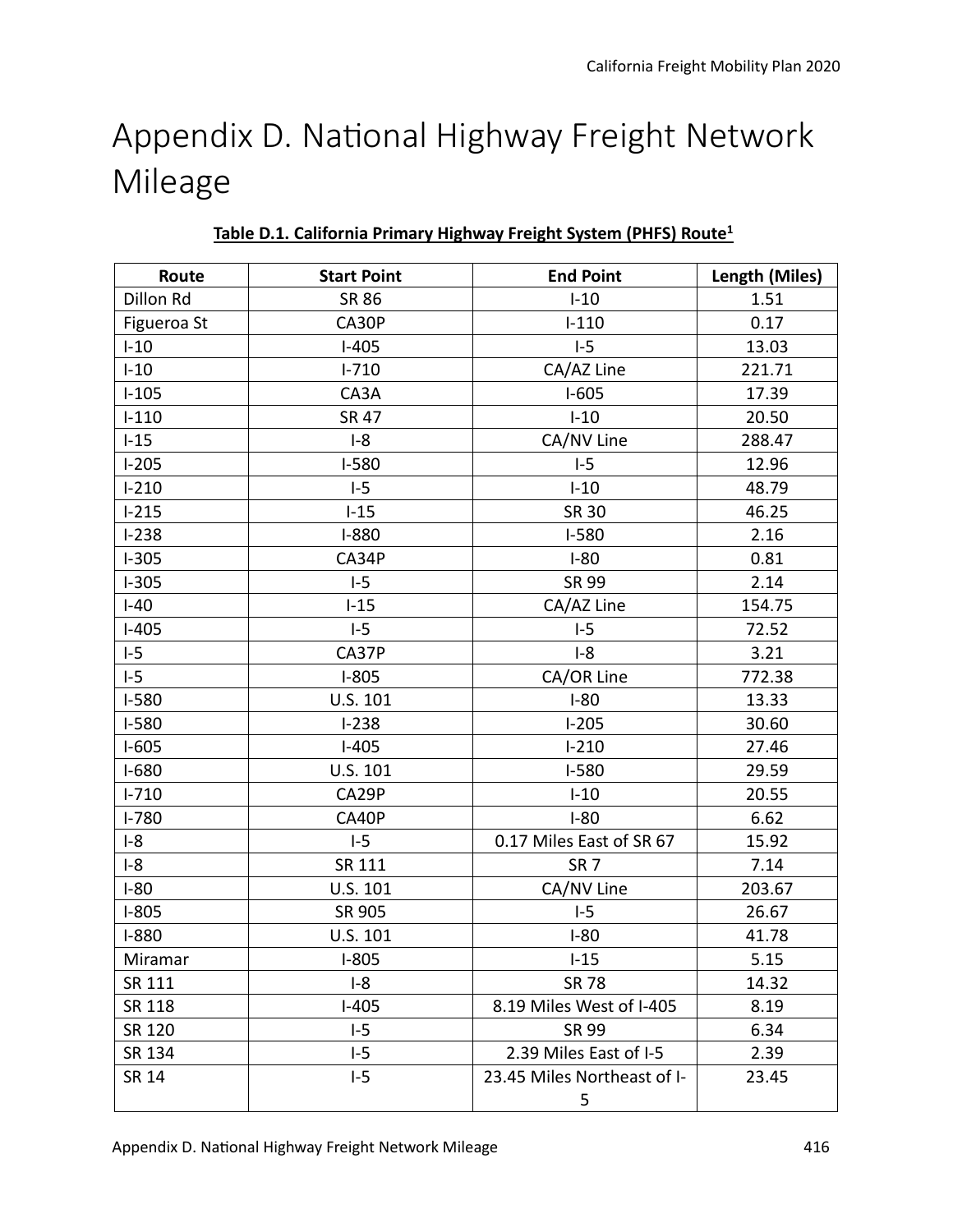| SR 170                                                | U.S. 101     | $I-5$                      | 6.09    |
|-------------------------------------------------------|--------------|----------------------------|---------|
| <b>SR 22</b>                                          | $I-405$      | $I-5$                      | 9.88    |
| <b>SR 23</b>                                          | U.S. 101     | 6.85 Miles North of U.S.   | 6.85    |
|                                                       |              | 101                        |         |
| SR <sub>4</sub>                                       | $I-5$        | <b>SR 99</b>               | 3.37    |
| <b>SR 47</b>                                          | CA30P        | $I-110$                    | 2.08    |
| <b>SR 55</b>                                          | $I-405$      | <b>SR 91</b>               | 11.84   |
| <b>SR 57</b>                                          | $I-5$        | SR 60                      | 16.22   |
| <b>SR 57</b>                                          | SR 60        | $I-10$                     | 3.12    |
| <b>SR 58</b>                                          | SR 99        | 5.71 Miles West of SR 99   | 5.71    |
| <b>SR 58</b>                                          | SR 99        | $-15$                      | 129.84  |
| SR 60                                                 | $I-10$       | $I-215$                    | 52.38   |
| SR 60                                                 | $1-215$      | 8.95 Miles East of I-215   | 8.95    |
| SR <sub>7</sub>                                       | MX/CA Line   | $I-8$                      | 7.19    |
| <b>SR 71</b>                                          | SR 60        | 3.63 Miles South of SR 71  | 3.63    |
| SR 710                                                | $I-210$      | 2.11 Miles South of I-210  | 2.11    |
| <b>SR 78</b>                                          | SR 111       | <b>SR 86</b>               | 24.83   |
| <b>SR 86</b>                                          | <b>SR 78</b> | Dillon Rd                  | 45.81   |
| SR 905                                                | MX/CA Line   | $I-805$                    | 6.73    |
| <b>SR 91</b>                                          | $I-110$      | $I-215$                    | 58.74   |
| SR 99                                                 | $I-5$        | $I-305$                    | 298.14  |
| U.S. 101                                              | CA36P        | $-5$                       | 64.14   |
| U.S. 101                                              | $I-80$       | 26.12 Miles South of I-680 | 74.31   |
| U.S. 101                                              | $I-580$      | 6.38 Miles North of SR 116 | 36.45   |
| U.S.50                                                | SR 99        | 12.53 Miles East of SR 99  | 12.53   |
| W Willow St                                           | <b>CA61R</b> | $I - 710$                  | 0.89    |
|                                                       |              | <b>TOTAL</b>               | 3053.71 |
| Source: U.S. DOT Federal Highway Administration, 2017 |              |                            |         |

#### **Table D.2. California PHFS Intermodal Connecton**

| Route                     | Length (Miles) |
|---------------------------|----------------|
| Hollywood Burbank Airport | 0.88           |
| Port of Long Beach        | 3.38           |
| Port of Los Angeles       | 2.85           |
| Port of San Francisco     | 2.10           |
| Port of Oakland           | 1.96           |
| Port of Richmond          | 1.85           |
| Port of West Sacramento   | 0.40           |
| Port of Redwood City      | 1.26           |
| Port Hueneme              | 20.45          |
| Port of San Diego         | 3.13           |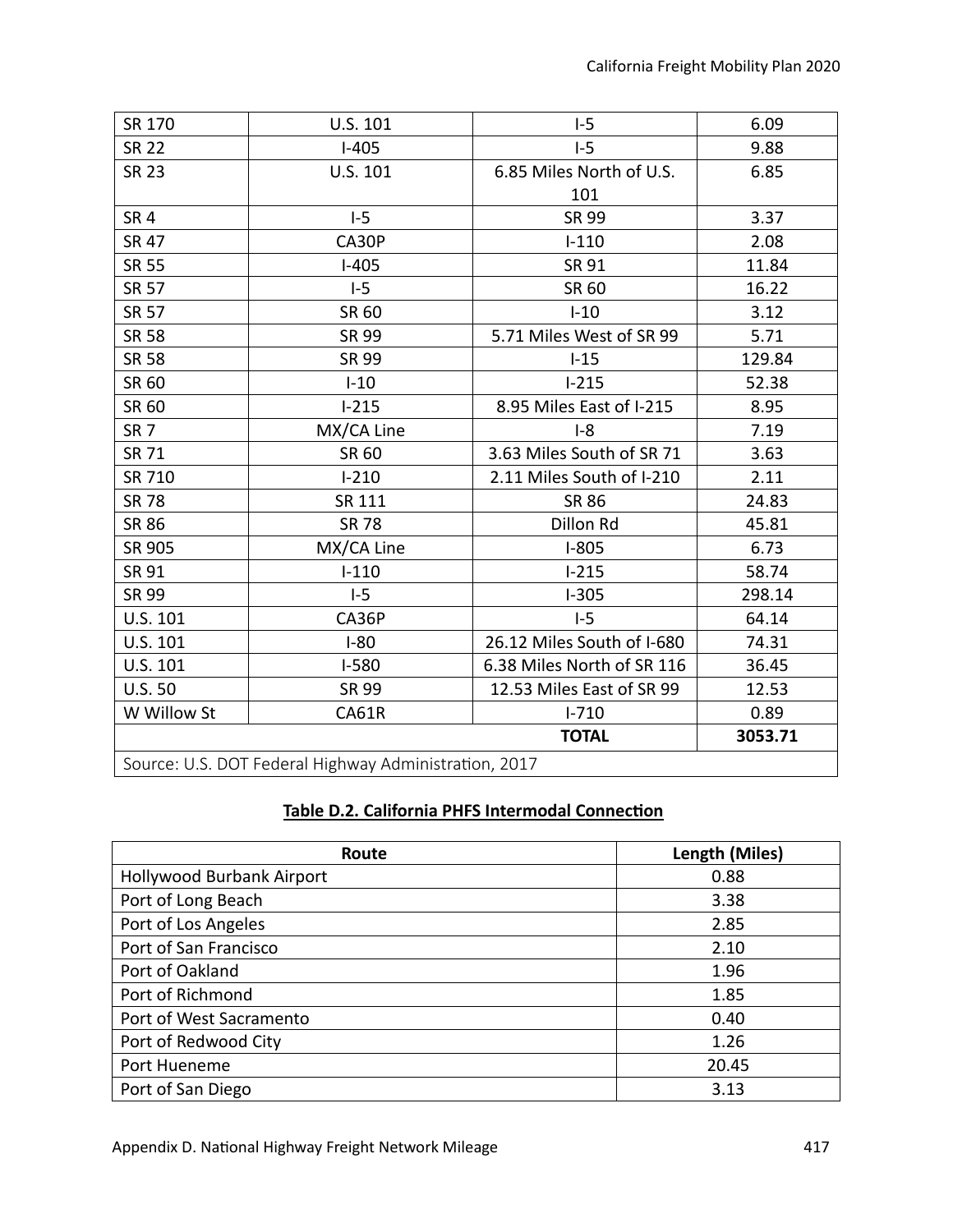| Port of Benicia                                       | 2.30  |  |
|-------------------------------------------------------|-------|--|
| Port of Stockton                                      | 1.28  |  |
| <b>Channel Islands Harbor</b>                         | 1.02  |  |
| Lindbergh Field - San Diego                           | 1.56  |  |
| Los Angeles International Airport                     | 1.02  |  |
| Oakland International Airport                         | 1.04  |  |
| <b>Ontario International Airport</b>                  | 1.06  |  |
| San Francisco International Airport                   | 0.61  |  |
| Fresno TOPC Rail Yard                                 | 0.50  |  |
| Long Beach (Carson) Rail Yard                         | 0.70  |  |
| Oakland Rail Yard                                     | 1.18  |  |
| Lathrop Rail Yard                                     | 4.21  |  |
| LA (Union Station)                                    | 1.54  |  |
| <b>Richmond Rail Yard</b>                             | 0.18  |  |
| LA ATSF Rail Yard                                     | 1.41  |  |
| <b>Stockton Rail Yard</b>                             | 1.59  |  |
| San Bernardino Rail Yard                              | 1.73  |  |
| City of Industry Rail Yard                            | 0.99  |  |
| <b>UPS - Richmond Terminal</b>                        | 1.83  |  |
| <b>TOTAL</b>                                          | 64.01 |  |
| Source: U.S. DOT Federal Highway Administration, 2017 |       |  |

## **Table D.2 California Non-PHFS Interstate Highway**

| Route   | <b>Start Point</b>    | <b>End Point</b> | Length (Miles) |
|---------|-----------------------|------------------|----------------|
| $I-10$  | Lincoln Blvd          | $I-405$          | 2.94           |
| $-10$   | $I-5$                 | $I - 710$        | 3.26           |
| $1-215$ | <b>Highland Ave</b>   | $I-15$ (North)   | 8.40           |
| $1-280$ | 6th St                | U.S. 101 (South) | 57.32          |
| $I-305$ | $I-5$                 | Harbor Blvd      | 2.30           |
| $I-380$ | $1 - 280$             | U.S. 101         | 3.01           |
| $I-5$   | MX/CA Line            | Grape St         | 16.76          |
| $I-5$   | $I-8$                 | I-805 (North)    | 10.58          |
| $I-505$ | $I-5$                 | $I-80$           | 32.96          |
| $I-580$ | $I-880$               | <b>Grand Ave</b> | 2.88           |
| $I-580$ | 0.31 Miles North of   | $1 - 238$        | 2.15           |
|         | Fairmont Dr           |                  |                |
| $I-580$ | $1-205$               | $I-5$            | 15.66          |
| $I-680$ | $I-80$                | $I-580$          | 40.96          |
| $I-8$   | 0.17 Miles East of SR | SR 111           | 109.54         |
|         | 67                    |                  |                |
| $I-8$   | SR 78                 | CA/AZ Line       | 46.87          |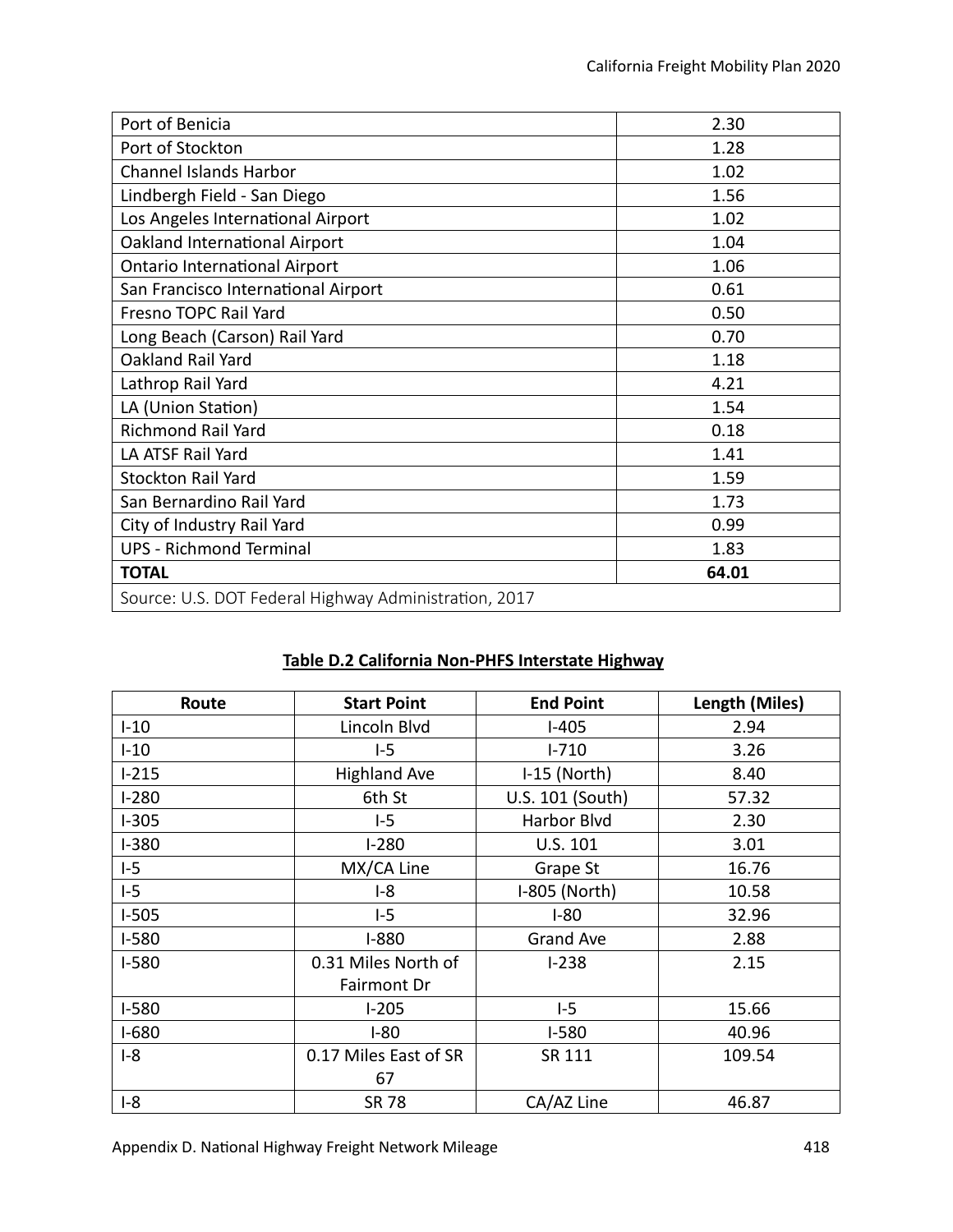| $1-805$                                               | I-5 (South) | SR 905              | 1.25 |  |  |
|-------------------------------------------------------|-------------|---------------------|------|--|--|
| $I-880$                                               | $I-280$     | 0.13 Miles South of | 3.97 |  |  |
|                                                       |             | U.S. 101            |      |  |  |
| $I-980$                                               | I-880       | $I-580$             | 1.83 |  |  |
| 362.64<br><b>TOTAL</b>                                |             |                     |      |  |  |
| Source: U.S. DOT Federal Highway Administration, 2017 |             |                     |      |  |  |

#### **Table D.3. California's Critcal Urban Freight Corridors**

| Route                    | <b>Begin Post Mile</b> | <b>End Post Mile</b> | Length (miles) |
|--------------------------|------------------------|----------------------|----------------|
| SR <sub>1</sub>          | 7.337                  | 9.247                | 1.9            |
| <b>SR 47</b>             | 3.529                  | 4.565                | 8.2            |
| 103                      | 0.055                  | 1.752                | 2.5            |
| 5th St                   | <b>NA</b>              | <b>NA</b>            | 1.7            |
| Alabama St               | <b>NA</b>              | <b>NA</b>            | 1.6            |
| <b>Archibald Ave</b>     | <b>NA</b>              | <b>NA</b>            | 0.9            |
| <b>Aviation Blvd</b>     | <b>NA</b>              | <b>NA</b>            | $\mathbf{1}$   |
| <b>BNSF</b>              | <b>NA</b>              | <b>NA</b>            | 0.25           |
| <b>BNSF &amp; UP</b>     | <b>NA</b>              | <b>NA</b>            | 0.25           |
| California St            | <b>NA</b>              | <b>NA</b>            | 0.2            |
| Century Blvd             | <b>NA</b>              | <b>NA</b>            | 1.5            |
| Durfee Ave               | <b>NA</b>              | <b>NA</b>            | 0.19           |
| Etiwanda Ave             | <b>NA</b>              | <b>NA</b>            | 3.3            |
| <b>Euclid Ave</b>        | <b>NA</b>              | <b>NA</b>            | 4.7            |
| Grove Ave                | <b>NA</b>              | <b>NA</b>            | 1.6            |
| Harbor Scenic Dr         | <b>NA</b>              | <b>NA</b>            | 1.6            |
| $I-210$                  | 11.531                 | 44.502               | 19.1           |
| $I-215$                  | 9.334                  | 17.753               | 8.4            |
| Jurupa Ave               | <b>NA</b>              | <b>NA</b>            | 4.2            |
| Milliken Ave             | <b>NA</b>              | <b>NA</b>            | 3              |
| Montebello Blvd          | <b>NA</b>              | <b>NA</b>            | 0.11           |
| <b>Mountain View Ave</b> | <b>NA</b>              | <b>NA</b>            | 1.3            |
| Pier D St                | <b>NA</b>              | <b>NA</b>            | $\mathbf{1}$   |
| <b>Rice Ave</b>          | <b>NA</b>              | <b>NA</b>            | 4.3            |
| Riverside Ave            | <b>NA</b>              | <b>NA</b>            | 3.3            |
| San Bernardino Ave       | <b>NA</b>              | <b>NA</b>            | 0.4            |
| SR 111                   | 3.227                  | 1.181                | 2.42           |
| SR 118                   | 1.789                  | 0.051                | 1.7            |
| SR 118                   | 18.208                 | 19.981               | 3.09           |
| SR 118                   | 22.558                 | 0.053                | 10.08          |
| $I-210$                  | 33.18                  | 11.531               | 21.8           |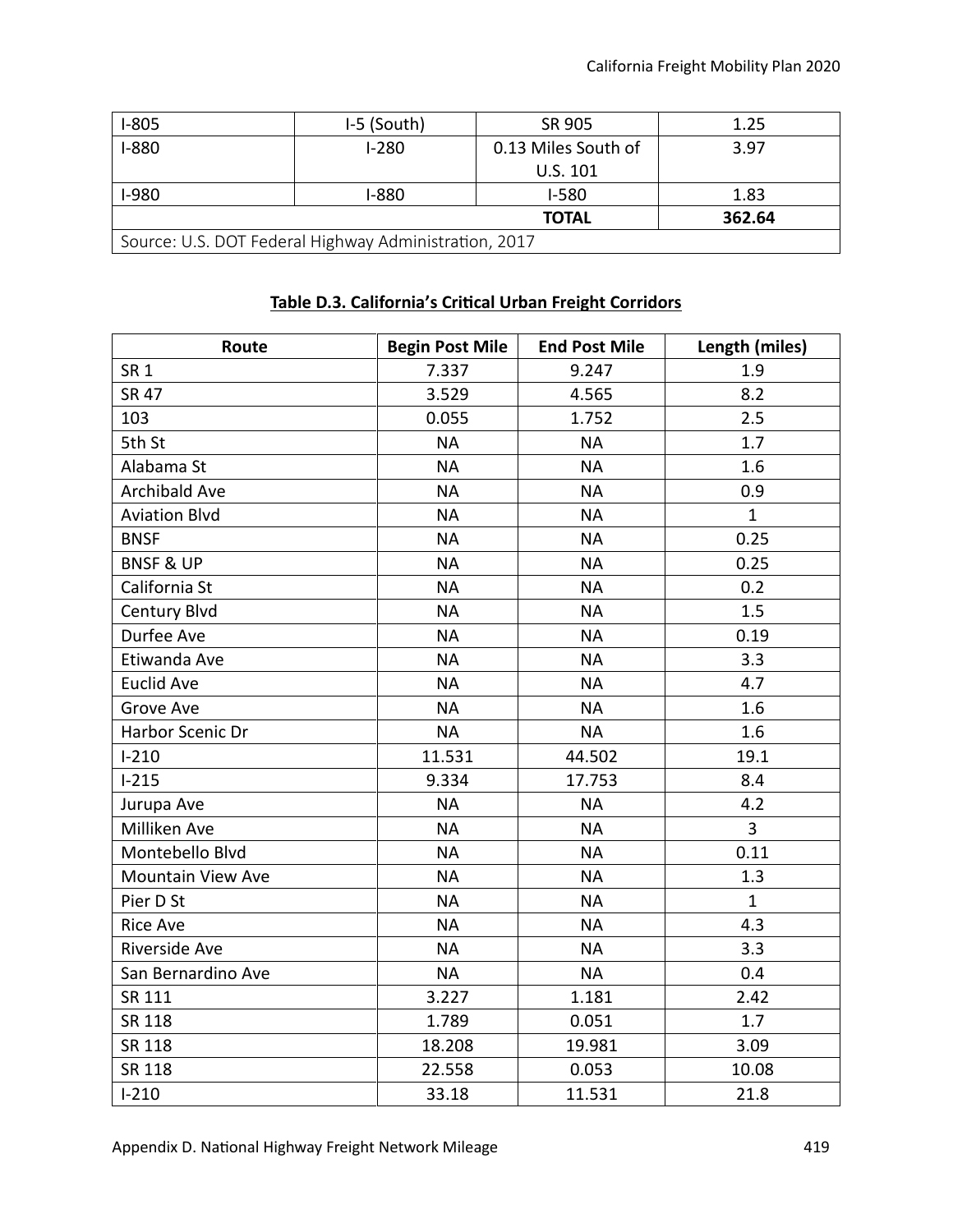| $I-210$                           | 30.264    | 30.236       | 0.5    |
|-----------------------------------|-----------|--------------|--------|
| <b>SR 57</b>                      | 20.874    | 20.884       | 0.34   |
| <b>SR 71</b>                      | 4.498     | 0.676        | 4.4    |
| <b>SR 74</b>                      | 1.062     | 2.134        | 1.1    |
| <b>SR 86</b>                      | 23.229    | 22.176       | 1.1    |
| <b>SR 98</b>                      | 31.821    | 32.46        | 0.6    |
| Temple Ave                        | <b>NA</b> | <b>NA</b>    | 0.07   |
| <b>Tippecanoe Ave</b>             | <b>NA</b> | <b>NA</b>    | 2.8    |
| Turnbull Canyon Rd                | <b>NA</b> | <b>NA</b>    | 0.17   |
| UP                                |           |              | 0.6    |
| U.S. 395                          | 4.011     | 15.706       | 4.5    |
| Churn Creek Road / Rancho<br>Road | <b>NA</b> | <b>NA</b>    | 1.8    |
| U.S. 101                          | 12.275    | 9.233        | 3.09   |
| <b>SR 58</b>                      | 51.04     | 51.631       | 1.74   |
| Pier B Street                     | <b>NA</b> | <b>NA</b>    | 1.6    |
| <b>Harbor Street</b>              | <b>NA</b> | <b>NA</b>    | 0.88   |
| Port Road 5                       | <b>NA</b> | <b>NA</b>    | 0.21   |
| Port Road 13                      | <b>NA</b> | <b>NA</b>    | 0.28   |
| Port of Stockton Expressway       | <b>NA</b> | <b>NA</b>    | 1.53   |
| <b>McCloy Avenue</b>              | <b>NA</b> | <b>NA</b>    | 1.27   |
| Embarcadero                       | <b>NA</b> | <b>NA</b>    | 1.3    |
| Humphreys Drive                   | <b>NA</b> | <b>NA</b>    | 1.01   |
| <b>Hooper Street</b>              | <b>NA</b> | <b>NA</b>    | 0.29   |
| West Fyffe Street                 | <b>NA</b> | <b>NA</b>    | 1.33   |
| Navy Drive                        | <b>NA</b> | <b>NA</b>    | 0.97   |
| <b>Washington Street</b>          | <b>NA</b> | <b>NA</b>    | 0.81   |
| SR 132                            | 19.007    | 19.033       | 0.91   |
| SR 132                            | 15.064    | 13.419       | 1.97   |
| SR 108                            | 30.364    | 34.333       | 2.69   |
| SR 905                            | 8.778     | 9.799        | 2.14   |
| SR 905                            | 9.801     | 11.717       | 2.27   |
| SR 11 (Junction SR 905)           |           |              | 0.64   |
| Enrico Fermi Dr                   | NA        | <b>NA</b>    | 1.58   |
|                                   |           | <b>TOTAL</b> | 162.08 |
| Source: Caltrans, 2020            |           |              |        |